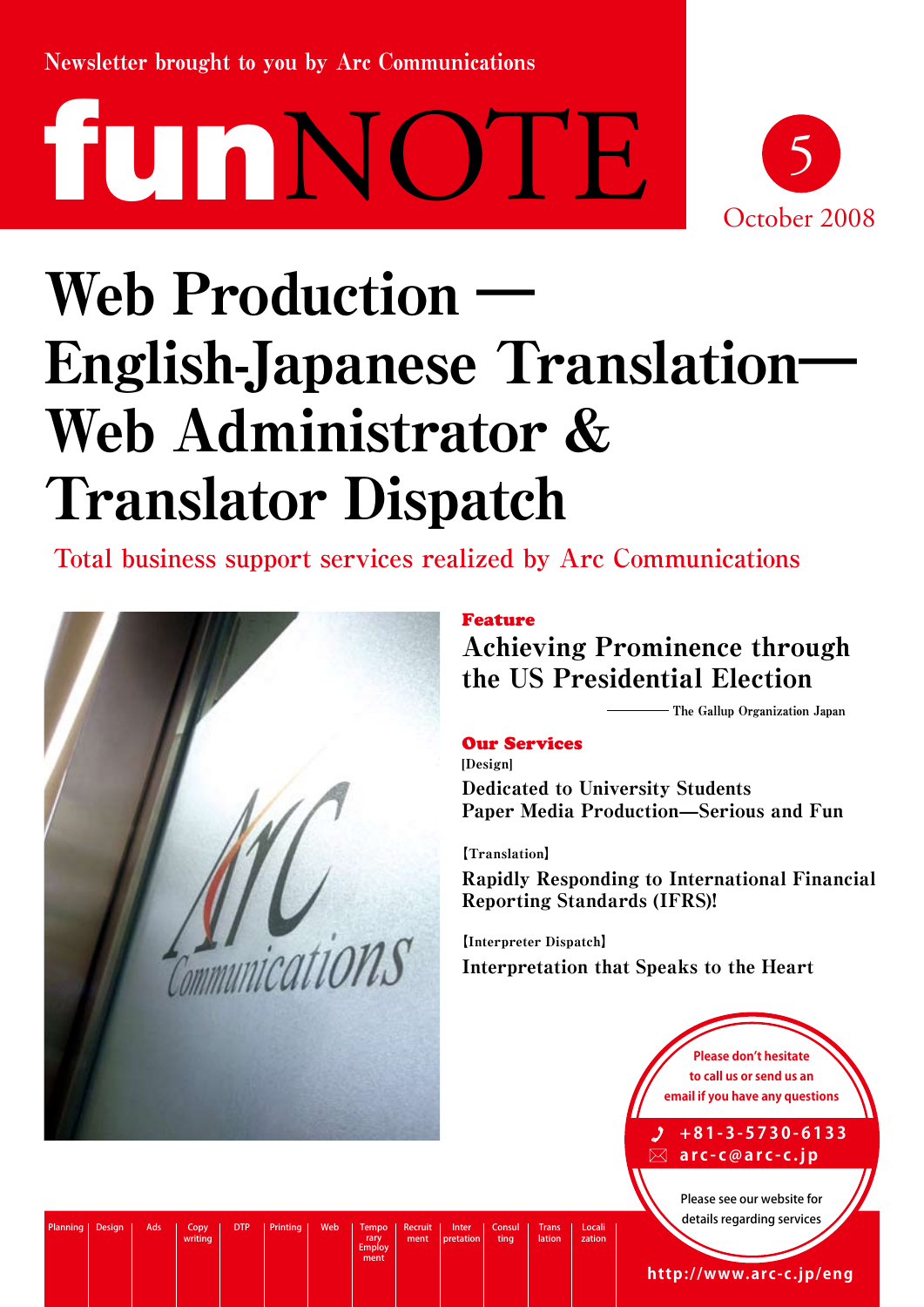## Feature

Web Production – English-to-Japanese Translation – Web Administrator & Translator Dispatch

Arc Communications realizes total business support services

**Achieving Prominence through the US Presidential Election – The Gallup Organization Japan**



We are sure that you have come across the words "Gallup Poll" many times in November, in connection with the 2008 US presidential election. Gallup, Inc. (http://www.gallup.com/) enjoys a high reputation as America's largest and most reliable research and consulting company. Did you know that Arc Communications is involved in the website operation of its subsidiary in Japan, The Gallup Organization Japan (http://www.gallup.co.jp/)?



## Gallup Organization Japan

**The Japanese subsidiary of Gallup, Inc., which has offices in more than 20 countries around the world. Business in Japan launched in 1995. Gallup Japan utilizes original resources, ample research data, and experience to provide various consulting services that realize the enhancement of corporate performance through the development of customers with higher profitability, employees with greater productivity, and superior leaders.**

## CASE STUDY



## **STEP 1** Production in tandem with the US site

**Work initially began with the following request from Gallup Japan: "We need to renew our website as quickly as possible so that we can promote the Japanese subsidiary around the US presidential election." Arc Communications's web production and translation service teams worked jointly with Gallup Japan and selected the necessary information from the US Gallup website, rebuilt it into the Japanese version, and launched the renewed website on May 9, 2008.**



### **STEP <sup>2</sup>** Maintaining bulletin-like speed! Achieving smooth updating and site sophistication!

**The Japanese language website started off smoothly, but it being the peak of the presidential campaigns, we needed to secure befitting manpower in order to maintain the bulletin-like speed of the out-going news. This was where Arc Communications's temporary employment service came into play. We dispatched two people – a translator and a web producer – to Gallup Japan for the duration of the US presidential election.**

### **STEP 3** The secret is speedy and adequate handover of operations

**In the case of Gallup Japan, it was not possible to operate the website inhouse. Therefore, operation was passed over to the dispatched staff from Arc Communications's web and translation divisions. Because this handover was carried out swiftly and adequately, it was possible to realize smooth updating of the website without posing a burden on the client. The frequency of the updates is expected to become lower after the US presidential election, but Gallup Japan feels the importance of the website and we will be discussing future developments.** 

**For inquiries regarding total business support services, contact: arc-c@arc-c.jp (Attn: Tomoyuki Unno)**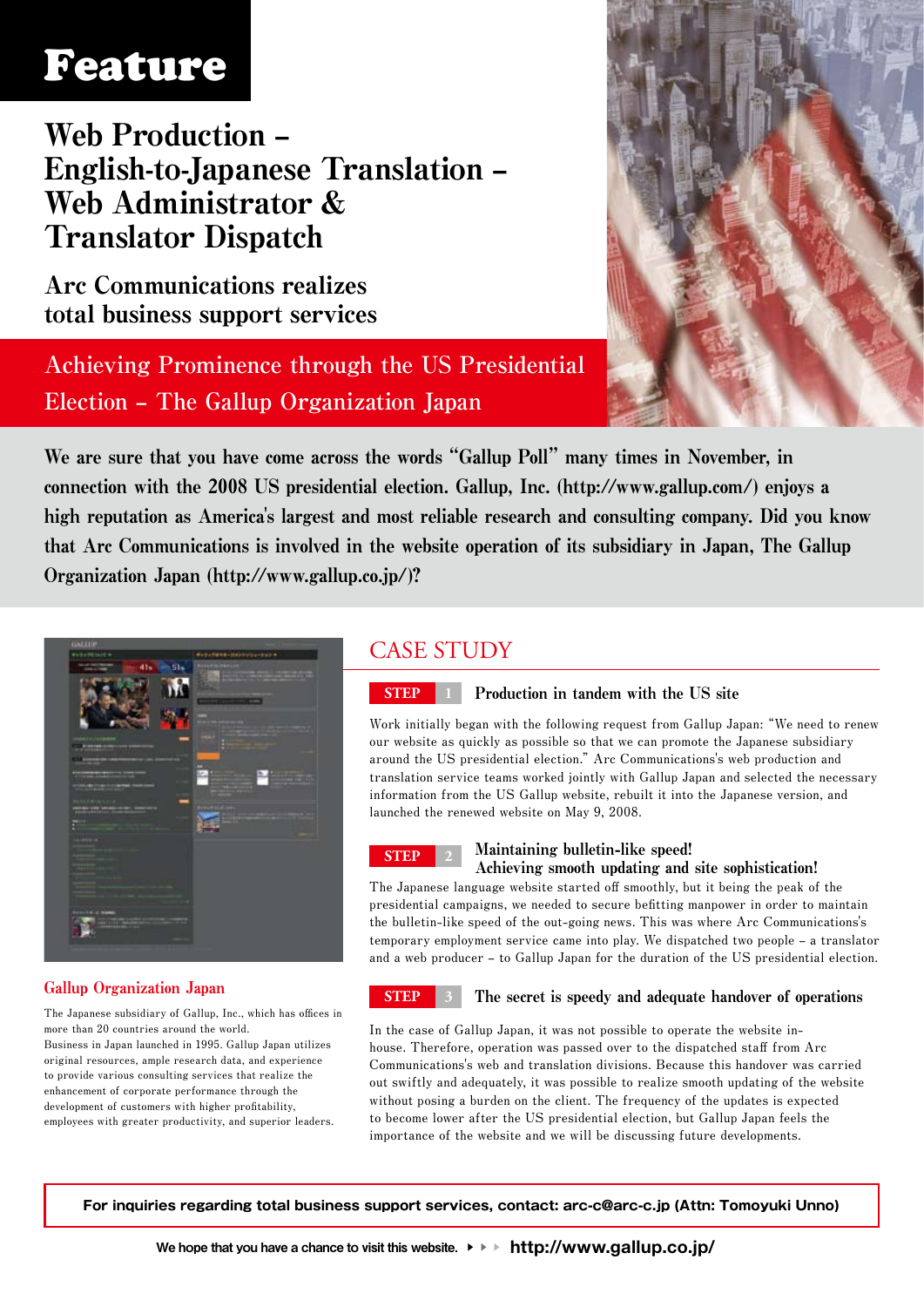## Our Services

#### **Dedicated to University Students! Paper Media Production—Serious and Fun**

To give you an idea of how broad-ranging our work in paper media design and production is, here is a sampling of two projects we handled, both targeting university students. The first is an introductory pamphlet for The University of Tokyo's Department of Chemical System Engineering. We checked the pamphlet rack at the Komaba Campus to make sure that we stress the difference from other similar departments. We adopted a folder slightly larger than others to make it stand out, proposed a cover with the department name designed in large font, and completed the pamphlet. The second is a free newspaper issued twice a year by an inter-university women's circle, called Kirajyo. In the past they changed designers with each issue, but Arc Communications handled three consecutive issues. We feel honored. Although this booklet also targets university students, the content and design differ greatly from the other pamphlet. It is an open secret that they are both the work of the same art director.



### **Rapidly Responding to International Financial Reporting Standards (IFRS)! Interpretation that Speaks to the Heart**

Arc Communications foresaw the adoption of a Japanese version of the Sarbanes-Oxley Act (SOX; triggered by the ENRON scandal) early on and prepared a framework. We were thus able to respond swiftly to largevolume rush translation orders to the great satisfaction of our clients. We also started making preparations early on for the International Financial Reporting Standards (IFRS), which spread from the adoption by EU member states to the US, and we are starting to receive translation requests. Arc Communications realizes high quality translation of heavy volume projects with short turnaround times in fields like these by cultivating and nurturing translators as well as establishing an extremely reliable production framework that assigns a highly specialized translator as the key person.

Translation  $\#02$  |  $\#03$ 

**T <sup>O</sup> <sup>P</sup> <sup>i</sup> <sup>C</sup> <sup>S</sup>**

Recently we received comments expressing great satisfaction from our clients for our interpretation services, such as at a seminar for the merger of a German and a Japanese company, and a presentation by a UK-based company with the objective of increasing Japanese customers. This is thanks to interpreters who are quick to "read" the atmosphere and take care to carry out interpretation that is not just a transposition of words but also "interpretation that speaks to the heart." We are experiencing the joy of having repeat clients ask for the same interpreters. We hope you have a chance to experience Arc Communications's interpretation services for yourself.

## Celebrating the Birth of a New Baby!



Why is it that you hear the words "woman president" but never "male president"? What is so special about a woman president? It was at the end of last year that something happened at Arc Communications, with its "woman president," that made us realize exactly what is special. This was because our president dropped a bomb on us employees when she said, "I'm having a baby on April 6th, so I'll be taking an extended vacation next year!" Actually, the employees were more nervous that the mother-to-be. Despite our insistence that she please take more time off or act more like an expectant mother, our "woman president" worked hard until quite close to her due date. This had us imagining that she would become even more virile as a mother. However, the sight of her holding her baby after returning to work gave off the impression of a nervous new mother, contrary to the strong president that we were used to. This very human side made us empathize with her even more. It was because we have a "woman president" that everyone felt that a company is one big family after all, and the bond between employees became even stronger.

\*\*\*\*\*\*\*\*\*\*\*\*\*\*

## E DI TORS NOTE

. . . . . . . . . . . . . . . .

## Three Years as a Company; My First as a Mother…

"A company that hits stagnant growth in the first three to five years is one that can't do business greater than the president's personal capacity." This was striking advice that I received when I first launched the company. Arc Communications has seen steady growth since its founding, and I am happy to report, after closing our books in September, that we have once again achieved growth in both sales and profit. I am reassured and proud to see that each employee worked independently and unhindered by the emergency situation in the form of a president on maternity leave. Arc Communications's performance is rock solid. I may be a steady president who ensures that no profit is lost, but when it comes to my own child, I am incredibly unsteady. I scare myself sometimes. What if I drop my baby?! :-p

Our funNOTE has a new look—one designed with business communications in mind. We're planning on upgrading it even further in our next issue. Please look forward to it! (Mariko Ohsato)

## **Arc Communications Inc.**

Moriden Building 7F 9-9, Mita 3-chome, Minato-ku, Tokyo JAPAN 108-0073 Phone : +81-3-5730-6133 Fax : +81-3-5730-6134 http://www.arc-c.jp/eng E-mail : arc-c@arc-c.jp



Design  $|#01$